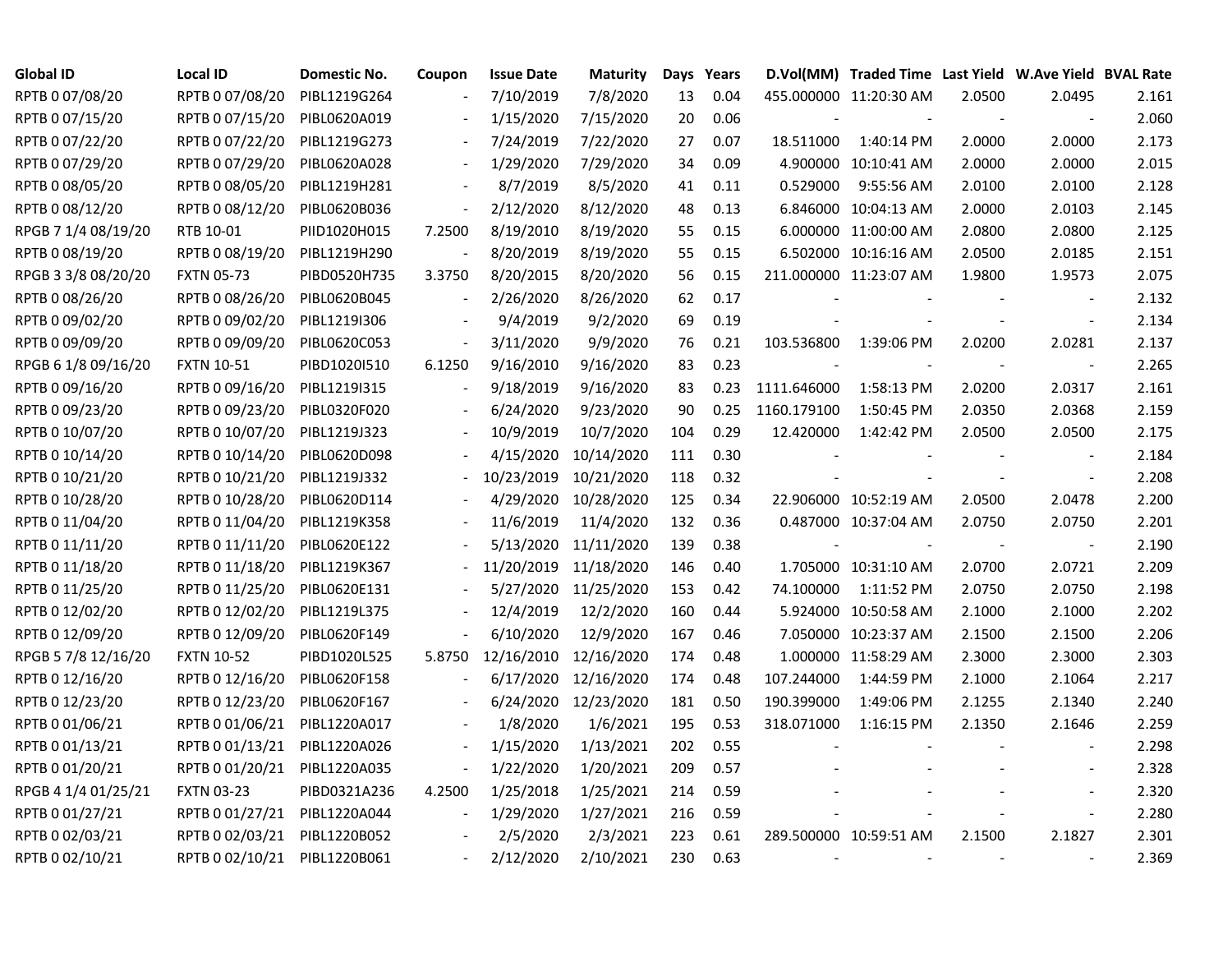| Global ID            | <b>Local ID</b>   | <b>Domestic No.</b> | Coupon                   | <b>Issue Date</b>     | <b>Maturity</b>       |     | Days Years |             | D.Vol(MM) Traded Time Last Yield W.Ave Yield BVAL Rate |        |                          |       |
|----------------------|-------------------|---------------------|--------------------------|-----------------------|-----------------------|-----|------------|-------------|--------------------------------------------------------|--------|--------------------------|-------|
| RPTB 0 02/17/21      | RPTB 0 02/17/21   | PIBL1220B070        |                          | 2/19/2020             | 2/17/2021             | 237 | 0.65       |             |                                                        |        |                          | 2.390 |
| RPTB 0 02/24/21      | RPTB 0 02/24/21   | PIBL1220B089        | $\overline{\phantom{a}}$ | 2/26/2020             | 2/24/2021             | 244 | 0.67       |             |                                                        |        |                          | 2.277 |
| RPGB 7 3/8 03/03/21  | RTB 10-02         | PIID1021C027        | 7.3750                   | 3/3/2011              | 3/3/2021              | 251 | 0.69       | 1.500000    | 1:11:26 PM                                             | 2.4000 | 2.4000                   | 2.307 |
| RPTB 0 03/03/21      | RPTB 0 03/03/21   | PIBL1220C097        |                          | 3/4/2020              | 3/3/2021              | 251 | 0.69       |             | 0.650000 11:17:19 AM                                   | 2.3000 | 2.3000                   | 2.426 |
| RPTB 0 03/10/21      | RPTB 0 03/10/21   | PIBL1220C104        | $\overline{\phantom{a}}$ | 3/11/2020             | 3/10/2021             | 258 | 0.71       |             |                                                        |        | $\sim$                   | 2.445 |
| RPTB 0 03/17/21      | RPTB 0 03/17/21   | PIBL1220C113        | $\overline{\phantom{a}}$ | 3/18/2020             | 3/17/2021             | 265 | 0.73       |             |                                                        |        | $\blacksquare$           | 2.504 |
| RPGB 3 1/2 03/20/21  | <b>FXTN 07-57</b> | PIBD0721C574        | 3.5000                   | 3/20/2014             | 3/20/2021             | 268 | 0.73       | 53.805000   | 1:16:42 PM                                             | 2.3750 | 2.3750                   | 2.401 |
| RPTB 0 04/07/21      | RPTB 0 04/07/21   | PIBL1220D149        | $\blacksquare$           | 4/8/2020              | 4/7/2021              | 286 | 0.78       |             |                                                        |        |                          | 2.535 |
| RPTB 0 04/14/21      | RPTB 0 04/14/21   | PIBL1220D158        |                          | 4/15/2020             | 4/14/2021             | 293 | 0.80       |             |                                                        |        | $\sim$                   | 2.550 |
| RPTB 0 04/21/21      | RPTB 0 04/21/21   | PIBL1220D167        |                          | 4/22/2020             | 4/21/2021             | 300 | 0.82       | 5.810000    | 1:38:26 PM                                             | 2.3150 | 2.3150                   | 2.545 |
| RPGB 6 1/2 04/28/21  | <b>FXTN 10-53</b> | PIBD1021D531        | 6.5000                   | 4/28/2011             | 4/28/2021             | 307 | 0.84       |             | 3.000000 11:59:10 AM                                   | 2.4800 | 2.4800                   | 2.548 |
| RPTB 0 04/28/21      | RPTB 0 04/28/21   | PIBL1220D176        | $\overline{\phantom{a}}$ | 4/29/2020             | 4/28/2021             | 307 | 0.84       | 112.540000  | 1:18:57 PM                                             | 2.3700 | 2.3700                   | 2.584 |
| RPTB 0 05/05/21      | RPTB 0 05/05/21   | PIBL1220E184        |                          | 5/6/2020              | 5/5/2021              | 314 | 0.86       |             |                                                        |        | $\sim$                   | 2.609 |
| RPTB 0 05/12/21      | RPTB 0 05/12/21   | PIBL1220E193        |                          | 5/13/2020             | 5/12/2021             | 321 | 0.88       |             |                                                        |        | $\overline{\phantom{a}}$ | 2.350 |
| RPTB 0 05/19/21      | RPTB 0 05/19/21   | PIBL1220E200        |                          | 5/20/2020             | 5/19/2021             | 328 | 0.90       | 54.302000   | 1:34:48 PM                                             | 2.3950 | 2.3742                   | 2.574 |
| RPTB 0 05/26/21      | RPTB 0 05/26/21   | PIBL1220E219        |                          | 5/27/2020             | 5/26/2021             | 335 | 0.92       | 31.210000   | 1:48:02 PM                                             | 2.4250 | 2.4235                   | 2.609 |
| RPTB 0 06/02/21      | RPTB 0 06/02/21   | PIBL1220F227        |                          | 6/3/2020              | 6/2/2021              | 342 | 0.94       |             | 505.000000 10:55:59 AM                                 | 2.3700 | 2.3997                   | 2.583 |
| RPTB 0 06/09/21      | RPTB 0 06/09/21   | PIBL1220F236        | $\overline{\phantom{a}}$ | 6/10/2020             | 6/9/2021              | 349 | 0.96       | 511.188600  | 1:08:47 PM                                             | 2.3750 | 2.3960                   | 2.597 |
| RPGB 4 7/8 06/13/21  | RTB 03-09         | PIID0321F092        | 4.8750                   | 6/13/2018             | 6/13/2021             | 353 | 0.97       | 71.600000   | 1:14:18 PM                                             | 2.4000 | 2.4000                   | 2.405 |
| RPTB 0 06/16/21      | RPTB 0 06/16/21   | PIBL1220F245        | $\overline{\phantom{a}}$ | 6/17/2020             | 6/16/2021             | 356 | 0.98       | 2034.770000 | 1:47:44 PM                                             | 2.3800 | 2.3959                   | 2.570 |
| RPTB 0 06/23/21      | RPTB 0 06/23/21   | PIBL1220F254        | $\blacksquare$           | 6/24/2020             | 6/23/2021             | 363 | 0.99       | 122.962000  | 1:30:16 PM                                             | 2.3750 | 2.3831                   | 2.484 |
| RPGB 5 3/4 10/20/21  | RTB 10-03         | PIID1021J039        | 5.7500                   | 10/20/2011            | 10/20/2021            | 482 | 1.32       | 36.853000   | 1:59:11 PM                                             | 2.3500 | 2.3500                   | 2.491 |
| RPGB 5 3/4 11/24/21  | <b>FXTN 10-55</b> | PIBD1021K551        | 5.7500                   | 11/24/2011 11/24/2021 |                       | 517 | 1.42       |             |                                                        |        | $\blacksquare$           | 2.510 |
| RPGB 63/8 01/19/22   | <b>FXTN 10-54</b> | PIBD1022G545        | 6.3750                   | 7/19/2011             | 1/19/2022             | 573 | 1.57       |             | 3.625622 11:49:49 AM                                   | 2.5750 | 2.5750                   | 2.545 |
| RPGB 4 01/26/22      | <b>FXTN 05-74</b> | PIBD0522A747        | 4.0000                   | 1/26/2017             | 1/26/2022             | 580 | 1.59       | 901.000000  | 1:04:10 PM                                             | 2.5500 | 2.5500                   | 2.617 |
| RPGB 15 03/14/22     | <b>FXTN 20-02</b> | PIBD2022C021        | 15.0000                  | 3/14/2002             | 3/14/2022             | 627 | 1.72       |             |                                                        |        | $\overline{\phantom{a}}$ | 2.567 |
| RPGB 4 3/4 07/04/22  | <b>FXTN 03-24</b> | PIBD0322G247        | 4.7500                   | 7/4/2019              | 7/4/2022              | 739 | 2.02       | 140.607000  | 1:51:37 PM                                             | 2.5850 | 2.5445                   | 2.600 |
| RPGB 4 7/8 08/02/22  | <b>FXTN 10-56</b> | PIBD1022H562        | 4.8750                   | 8/2/2012              | 8/2/2022              | 768 | 2.10       | 50.000000   | 9:44:49 AM                                             | 2.6000 | 2.6000                   | 2.673 |
| RPGB 4 3/4 09/13/22  | <b>FXTN 10-57</b> | PIBD1022I570        | 4.7500                   | 9/13/2012             | 9/13/2022             | 810 | 2.22       |             |                                                        |        |                          | 2.655 |
| RPGB 12 3/4 10/17/22 | <b>FXTN 20-03</b> | PIBD2022J033        | 12.7500                  |                       | 10/17/2002 10/17/2022 | 844 | 2.31       |             |                                                        |        | $\overline{\phantom{a}}$ | 2.669 |
| RPGB 4 5/8 12/04/22  | RTB 05-11         | PIID0522L114        | 4.6250                   | 12/4/2017             | 12/4/2022             | 892 | 2.44       | 105.530000  | 1:39:46 PM                                             | 2.5950 | 2.5887                   | 2.657 |
| RPGB 4 12/06/22      | <b>FXTN 10-58</b> | PIBD1022L585        | 4.0000                   | 12/6/2012             | 12/6/2022             | 894 | 2.45       |             |                                                        |        | $\sim$                   | 2.690 |
| RPGB 4 3/8 02/11/23  | RTB 03-10         | PIID0323B101        | 4.3750                   | 2/11/2020             | 2/11/2023             | 961 | 2.63       | 1274.137000 | 1:59:37 PM                                             | 2.5700 | 2.5820                   | 2.608 |
| RPGB 13 02/20/23     | <b>FXTN 20-04</b> | PIBD2023B048        | 13.0000                  | 2/20/2003             | 2/20/2023             | 970 | 2.66       |             |                                                        |        | $\overline{\phantom{a}}$ | 2.722 |
| RPGB 5 1/2 03/08/23  | <b>FXTN 05-75</b> | PIBD0523C752        | 5.5000                   | 3/8/2018              | 3/8/2023              | 986 | 2.70       |             | 298.407500 11:59:38 AM                                 | 2.6650 | 2.6709                   | 2.715 |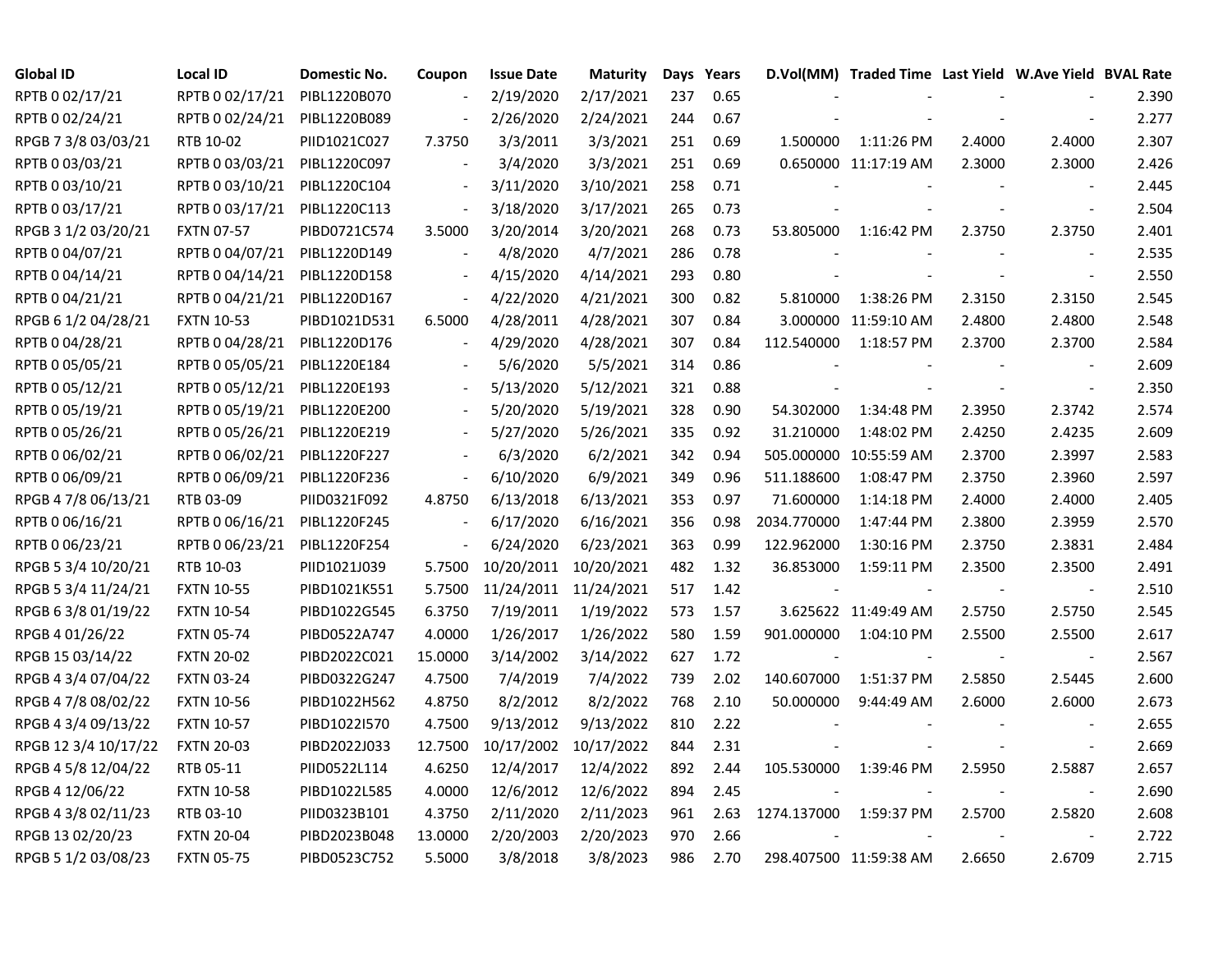| <b>Global ID</b>     | <b>Local ID</b>   | Domestic No. | Coupon  | <b>Issue Date</b> | <b>Maturity</b>       | Days Years |             | D.Vol(MM) Traded Time Last Yield W.Ave Yield BVAL Rate |                |                          |       |
|----------------------|-------------------|--------------|---------|-------------------|-----------------------|------------|-------------|--------------------------------------------------------|----------------|--------------------------|-------|
| RPGB 3 1/2 04/21/23  | <b>FXTN 07-58</b> | PIBD0723D588 | 3.5000  | 4/21/2016         | 4/21/2023 1,030       | 2.82       | 1654.735000 | 1:44:06 PM                                             | 2.6600         | 2.6708                   | 2.710 |
| RPGB 11 7/8 05/29/23 | <b>FXTN 20-05</b> | PIBD2023E054 | 11.8750 | 5/29/2003         | 5/29/2023 1,068       | 2.92       |             |                                                        |                | $\overline{\phantom{a}}$ | 2.764 |
| RPGB 3 1/4 08/15/23  | RTB 10-04         | PIID1023H046 | 3.2500  | 8/15/2013         | 8/15/2023 1,146       | 3.14       | 33.160000   | 1:49:30 PM                                             | 2.8800         | 2.8783                   | 2.822 |
| RPGB 11 3/8 10/23/23 | <b>FXTN 20-06</b> | PIBD2023J068 | 11.3750 | 10/23/2003        | 10/23/2023 1,215      | 3.33       |             |                                                        |                | $\overline{\phantom{a}}$ | 2.816 |
| RPGB 6 1/4 03/12/24  | RTB 05-12         | PIID0524C129 | 6.2500  | 3/12/2019         | 3/12/2024 1,356       | 3.71       | 874.200000  | 1:56:51 PM                                             | 2.6750         | 2.6780                   | 2.711 |
| RPGB 4 1/2 04/20/24  | <b>FXTN 07-59</b> | PIBD0724D595 | 4.5000  | 4/20/2017         | 4/20/2024 1,395       | 3.82       |             |                                                        |                | $\overline{\phantom{a}}$ | 2.913 |
| RPGB 12 3/8 06/03/24 | <b>FXTN 20-07</b> | PIBD2024F075 | 12.3750 | 6/3/2004          | 6/3/2024 1,439        | 3.94       |             |                                                        |                | $\blacksquare$           | 2.893 |
| RPGB 12 7/8 08/05/24 | <b>FXTN 20-08</b> | PIBD2024H086 | 12.8750 | 8/5/2004          | 8/5/2024 1,502        | 4.11       |             |                                                        |                | $\overline{\phantom{a}}$ | 2.912 |
| RPGB 4 1/8 08/20/24  | <b>FXTN 10-59</b> | PIBD1024H595 | 4.1250  | 8/20/2014         | 8/20/2024 1,517       | 4.15       |             |                                                        |                | $\overline{\phantom{a}}$ | 3.153 |
| RPGB 4 1/4 10/17/24  | <b>FXTN 05-76</b> | PIBD0524J762 | 4.2500  | 10/17/2019        | 10/17/2024 1,575      | 4.31       | 1860.483000 | 1:42:02 PM                                             | 2.7750         | 2.7898                   | 2.808 |
| RPGB 13 3/4 11/11/24 | <b>FXTN 20-09</b> | PIBD2024K091 | 13.7500 | 11/11/2004        | 11/11/2024 1,600      | 4.38       |             |                                                        |                | $\blacksquare$           | 2.938 |
| RPGB 5 3/4 04/12/25  | <b>FXTN 07-61</b> | PIBD0725D618 | 5.7500  | 4/12/2018         | 4/12/2025 1,752       | 4.80       | 55.840000   | 1:38:34 PM                                             | 2.8900         | 2.8915                   | 3.072 |
| RPGB 12 1/8 04/14/25 | <b>FXTN 20-10</b> | PIBD2025D103 | 12.1250 | 4/14/2005         | 4/14/2025 1,754       | 4.80       |             |                                                        |                | $\overline{\phantom{a}}$ | 2.981 |
| RPGB 3 5/8 09/09/25  | <b>FXTN 10-60</b> | PIBD1025I608 | 3.6250  | 9/9/2015          | 9/9/2025 1,902        | 5.21       | 1282.800000 | 1:52:26 PM                                             | 3.0350         | 3.0426                   | 3.067 |
| RPGB 12 1/8 10/20/25 | <b>FXTN 20-11</b> | PIBD2025J116 | 12.1250 | 10/20/2005        | 10/20/2025 1,943      | 5.32       |             |                                                        |                |                          | 3.028 |
| RPGB 18 1/4 11/29/25 | <b>FXTN 25-01</b> | PIBD2525K015 | 18.2500 | 11/29/2000        | 11/29/2025 1,983      | 5.43       |             |                                                        |                |                          | 3.038 |
| RPGB 10 1/4 01/19/26 | <b>FXTN 20-12</b> | PIBD2026A122 | 10.2500 | 1/19/2006         | 1/19/2026 2,034       | 5.57       |             |                                                        |                |                          | 3.050 |
| RPGB 6 1/4 02/14/26  | <b>FXTN 07-62</b> | PIBD0726B627 | 6.2500  | 2/14/2019         | 2/14/2026 2,060       | 5.64       | 1539.583000 | 1:56:40 PM                                             | 2.9300         | 2.9485                   | 2.965 |
| RPGB 3 1/2 09/20/26  | RTB 10-05         | PIID1026I057 | 3.5000  | 9/20/2016         | 9/20/2026 2,278       | 6.24       |             | 307.650000 11:41:17 AM                                 | 3.4800         | 3.2052                   | 3.260 |
| RPGB 6 1/4 10/20/26  | RTB 15-01         | PIID1526J019 | 6.2500  | 10/20/2011        | 10/20/2026 2,308      | 6.32       |             |                                                        |                | $\blacksquare$           | 3.131 |
| RPGB 8 12/07/26      | <b>FXTN 20-13</b> | PIBD2026L139 | 8.0000  | 12/7/2006         | 12/7/2026 2,356       | 6.45       |             |                                                        |                | $\sim$                   | 3.123 |
| RPGB 5 3/8 03/01/27  | RTB 15-02         | PIID1527C023 | 5.3750  | 3/1/2012          | 3/1/2027 2,440        | 6.68       |             |                                                        |                | $\overline{\phantom{a}}$ | 3.253 |
| RPGB 4 3/4 05/04/27  | <b>FXTN 10-61</b> | PIBD1027E617 | 4.7500  | 5/4/2017          | 5/4/2027 2,504        | 6.86       |             |                                                        |                | $\overline{\phantom{a}}$ | 3.182 |
| RPGB 8 5/8 09/06/27  | <b>FXTN 20-14</b> | PIBD2027I140 | 8.6250  | 9/6/2007          | 9/6/2027 2,629        | 7.20       |             |                                                        |                | $\blacksquare$           | 3.181 |
| RPGB 6 1/4 03/22/28  | <b>FXTN 10-63</b> | PIBD1028C635 | 6.2500  | 3/22/2018         | 3/22/2028 2,827       | 7.74       | 765.240000  | 1:46:24 PM                                             | 3.2500         | 3.2639                   | 3.266 |
| RPGB 9 1/2 12/04/28  | <b>FXTN 20-15</b> | PIBD2028L151 | 9.5000  | 12/4/2008         | 12/4/2028 3,084       | 8.44       |             |                                                        |                | $\blacksquare$           | 3.263 |
| RPGB 6 7/8 01/10/29  | <b>FXTN 10-64</b> | PIBD1029A644 | 6.8750  | 1/10/2019         | 1/10/2029 3,121       | 8.55       |             | 275.700000 11:00:22 AM                                 | 3.2000         | 3.2003                   | 3.216 |
| RPGB 8 3/4 05/27/30  | <b>FXTN 20-16</b> | PIBD2030E166 | 8.7500  | 5/27/2010         | 5/27/2030 3,623       | 9.92       |             |                                                        |                |                          | 3.328 |
| RPGB 12 1/2 07/28/30 | <b>FXTN 25-02</b> | PIBD2530G029 | 12.5000 | 7/28/2005         | 7/28/2030 3,685 10.09 |            |             |                                                        |                | $\overline{a}$           | 3.358 |
| RPGB 11 1/4 01/26/31 | <b>FXTN 25-03</b> | PIBD2531A032 | 11.2500 | 1/26/2006         | 1/26/2031 3,867 10.59 |            |             |                                                        |                | $\sim$                   | 3.388 |
| RPGB 8 07/19/31      | <b>FXTN 20-17</b> | PIBD2031G171 | 8.0000  | 7/19/2011         | 7/19/2031 4,041 11.06 |            | 1190.200000 | 1:57:58 PM                                             | 3.2875         | 3.2956                   | 3.307 |
| RPGB 9 3/8 10/05/31  | <b>FXTN 25-04</b> | PIBD2531J042 | 9.3750  | 10/5/2006         | 10/5/2031 4,119 11.28 |            |             |                                                        | $\blacksquare$ | $\sim$                   | 3.490 |
| RPGB 5 7/8 02/02/32  | <b>FXTN 20-18</b> | PIBD2032B183 | 5.8750  | 2/2/2012          | 2/2/2032 4,239 11.61  |            | 2.000000    | 1:32:40 PM                                             | 3.4500         | 3.4500                   | 3.514 |
| RPGB 5 7/8 03/01/32  | RTB 20-01         | PIID2032C014 | 5.8750  | 3/1/2012          | 3/1/2032 4,267 11.68  |            |             |                                                        |                |                          | 3.484 |
| RPGB 5 3/4 09/27/32  | <b>FXTN 20-19</b> | PIBD2032I195 | 5.7500  | 9/27/2012         | 9/27/2032 4,477 12.26 |            |             |                                                        |                |                          | 3.558 |